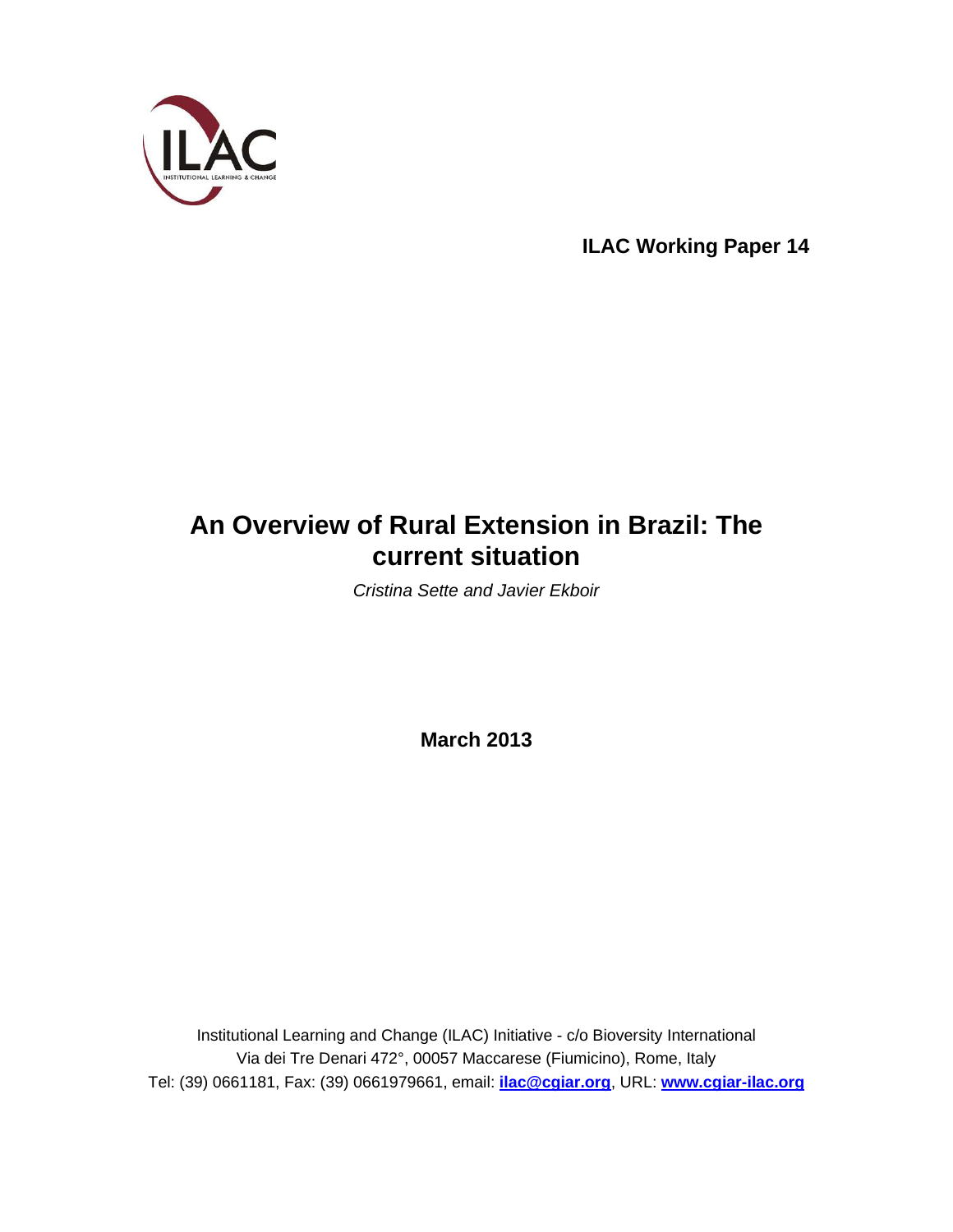The ILAC initiative fosters learning from experience and use of the lessons learned to improve the design and implementation of agricultural research and development programs. The mission of the ILAC initiative is to develop, field test and introduce methods and tools that promote organizational learning and institutional change in the CGIAR, and to expand the contributions of agricultural research to the achievement of the Millennium Development Goals.

Citation: Sette, C. and Ekboir, J. 2013. *An Overview of Rural Extension in Brazil: The current situation*. ILAC Working Paper 14, Rome, Italy: Institutional Learning and Change Initiative.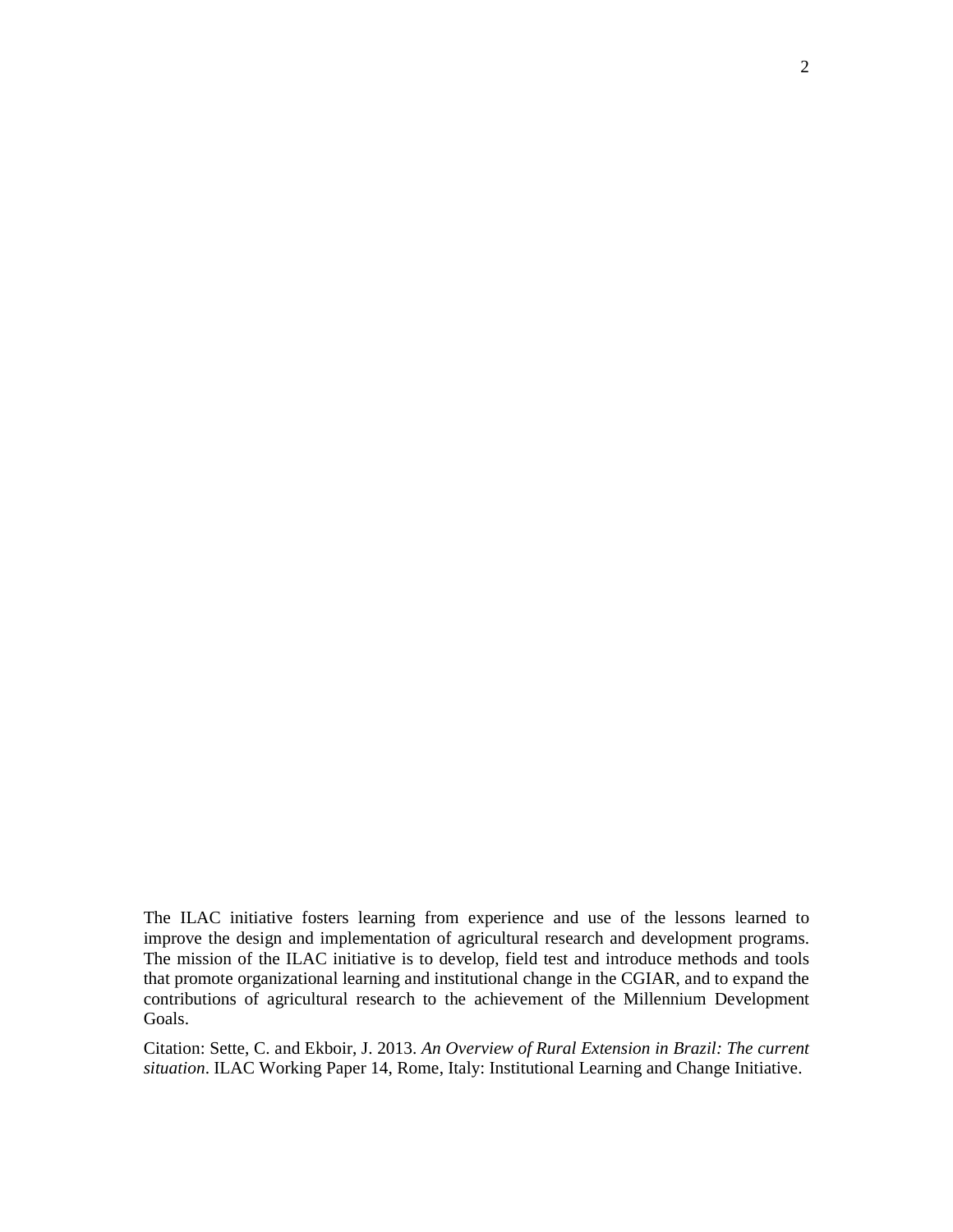# **Table of Contents**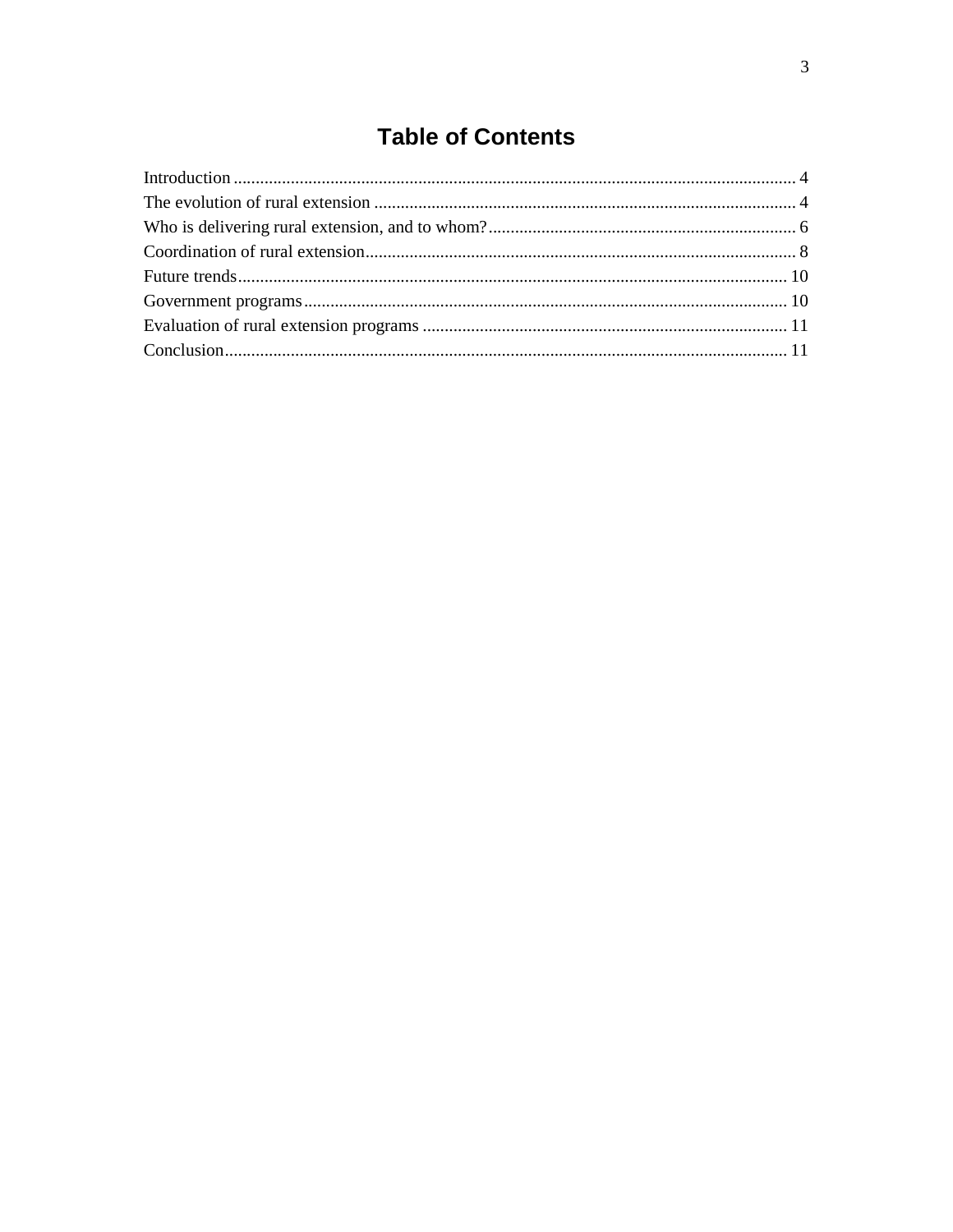#### **Introduction**

This document is the result of a series of interviews carried out in November 2012 with extensionists, university professors, researchers, technicians, and extension service coordinators from different states in Brazil. A total of 14 professionals from CATI<sup>1</sup>, ESALQ-USP<sup>2</sup>, EMPAER-MT<sup>3</sup>, EMBRAPA, and independent consultants were interviewed. The information shared by those professionals was combined to build a narrative, showing an overview of the current rural extension practices in Brazil. The name and organizations of interviewees were kept anonymous to maintain the informality of the consultation. The objective of the interviews was to understand the rural extension services currently provided in Brazil: who provides, to whom, providing what, and paid by whom.

Public rural extension in Brazil is characterized by a decentralized model, where state agencies receive federal and/or state funds to provide rural extension and technical assistance to farmers, free of charge. In parallel, private firms and farmer organizations (including cooperatives, foundations and no-till farmer associations) provide technical advice on specific topics.

This report discusses mainly agricultural technical advisory services. It should be noted, however, that many poor rural households receive other advisory services (e.g. health issues) from social services programs.

#### **The evolution of rural extension**

To understand the current situation of Brazilian rural extension, we need to go back to the 1980s, when federal government funding for rural extension was drastically reduced<sup>4</sup>. The consequence was the closure of the Brazilian National Rural Extension and Technical Assistance Cooperation (EMBRATER) in 1990 by President Collor de Mello<sup>5</sup>. With the closure of EMBRATER, several state rural extension agencies, which were dependent on federal funds (mainly from EMBRATER), closed down as well. The state agencies which relied on state funds, but not federal resources, such as CATI and EMATER-RN $^6$ , survived and were able to employ some extensionists from other states.

During the same period, in the early 1990s, while the Brazilian government stimulated agribusiness which did not use public funded extension services, social movements<sup>7</sup> that

 $\overline{a}$ 

http://www.senado.gov.br/senado/conleg/textos\_discussao/TD48-MarcusPeixoto.pdf

 $1$  Coordenadoria de Assistencia Tecnica Integral (CATI)

<sup>&</sup>lt;sup>2</sup> Escola Superior de Agricultura "Luiz de Queiroz"(ESALQ-USP)

<sup>&</sup>lt;sup>3</sup> Empresa Matogrossense de Pesquisa e Assistência Técnica e Extensão Rural S.A.

 $<sup>4</sup>$  Dependency from federal funds varied from 40% to 80% in some states. Source:</sup> http://comunidades.mda.gov.br/portal/saf/arquivos/view/ater/Pnater.pdf

<sup>5</sup> Peixoto, M. (2008). Extensão Rural no Brasil: Uma abordagem historica da legislação, *Textos para Discussão* (Vol. 48). Brasilia: Consultoria Legislativa do Senado Federal.

 $^6$  Empresa de Assistência Técnica e Extensão Rural do Rio Grande do Norte – The Technical Assitance and Rural Extension Agency from Rio Grande do Norte State.

 $7$  One example of those social movements was the strengthening of national programs looking at sustainable production for small holder farms, such as the development and adoption of no till practices by Brazilian States, other than the originated States of Rio Grande do Sul and Parana, in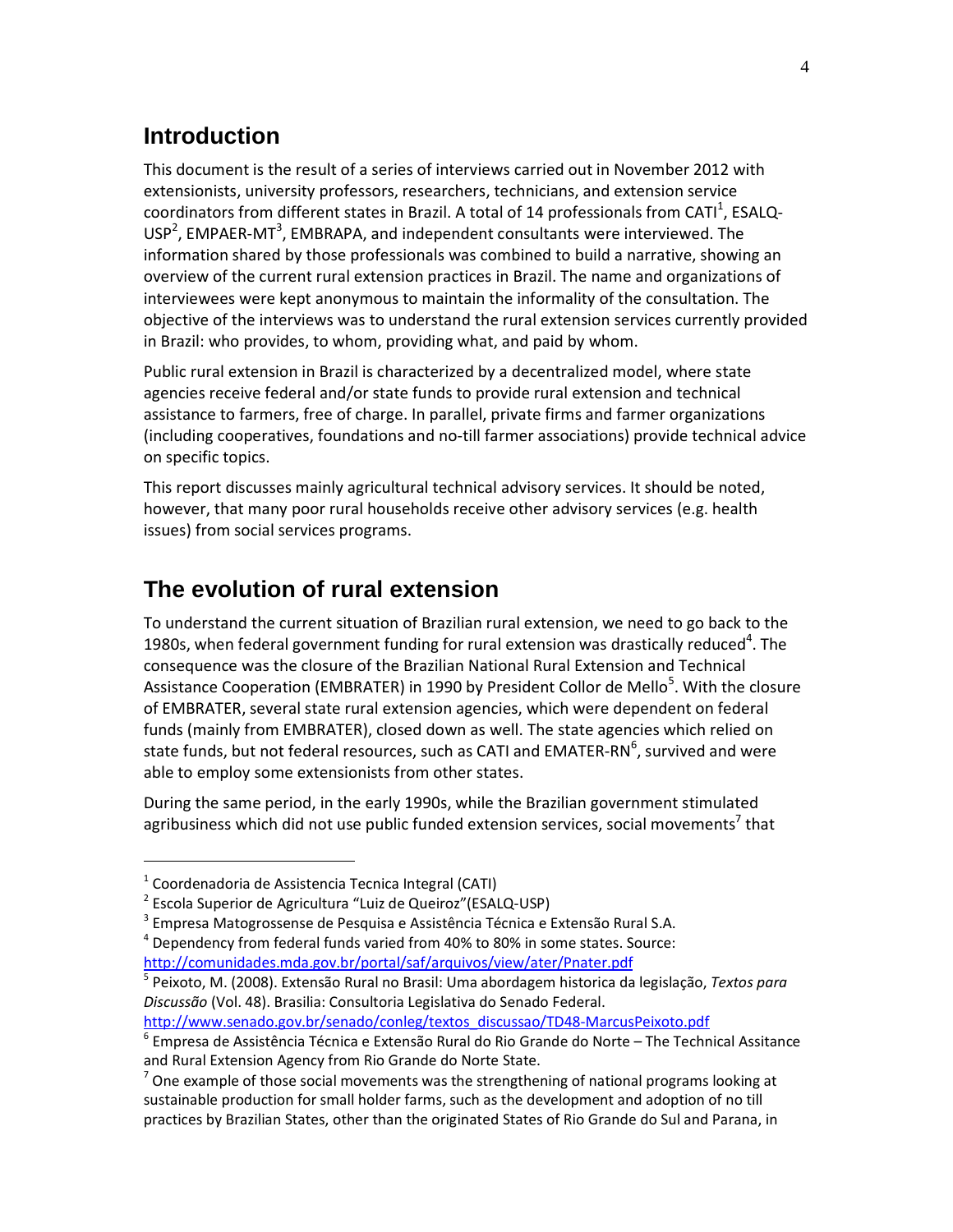promoted sustainable agriculture and natural resources management emerged, stating that investment in family farming was crucial for the alleviation of rural poverty, food security and preservation of natural resources - a sector that still needed public funded extension services.

With that strong argument, and a proposal containing successful examples of rural extension models from other countries and within Brazil, extensionists from state agencies, led by the National Council for Sustainable Rural Development - Conselho Nacional de Desenvolvimento Rural Sustentável (CNDRS), were able to put forward a draft national policy. After being approved, public rural extension services in Brazil re-emerged in 2001.

The draft national policy was developed as a collective and participatory effort but was never fully implemented due to political reasons<sup>8</sup>. Only in 2004, alongside changes in the federal government, was the draft policy reformulated (without consultations) and the National Policy for Technical Assistance and Rural Extension - PNATER<sup>9</sup> was created.

Those who were interviewed, and had participated in the development of the draft policy, indicated that PNATER differs from the draft national policy on several aspects. One example given was that state agencies (e.g EMATERs) have the autonomy to choose to implement either rural extension or technical assistance programs, and not a combination of both, as initially proposed in the policy draft.

The ATER (Technical Assistance and Rural Extension National programme) defines *rural extension* as an educational process of communicating knowledge, either technical knowledge or any type of knowledge, in order to improve income and the quality of life of rural families. Rural extension also focuses on facilitating sustainable rural development through collective action and social inclusion. As part of the rural extension process, there is *technical assistance*, which looks at agricultural production and production systems, aiming at introducing new technologies that can lead to higher income generation.

There is great confusion among technicians as to what constitutes rural extension versus other services, such as agricultural technical assistance, technology transfer, advisory services, or even rural social assistance, which includes health, sanitation, education, and rural employment, to name a few.

As a consequence, this new rural extension model, created and supported by PNATER, was characterized by the expansion of publicly funded agencies providing more technical assistance than rural extension. Besides the state agencies (EMATERs), civil society organizations (CSOs), such as NGOs, farmers associations, and rural unions, were eligible to receive public funds and provide technical assistance or rural extension services free of

partnership with EMBRAPA, agricultural universities, rural cooperatives, and private firms. The no-till program attracted great interest from neighboring countries and international agencies such as FAO and The World Bank.

 $^8$  Interviewees did not provide details about the political situation at the time, but emphasized the political power struggles between national and state governments, and ideology differences among advisors to the government.

<sup>9</sup> http://comunidades.mda.gov.br/portal/saf/arquivos/view/ater/Pnater.pdf

 $\overline{a}$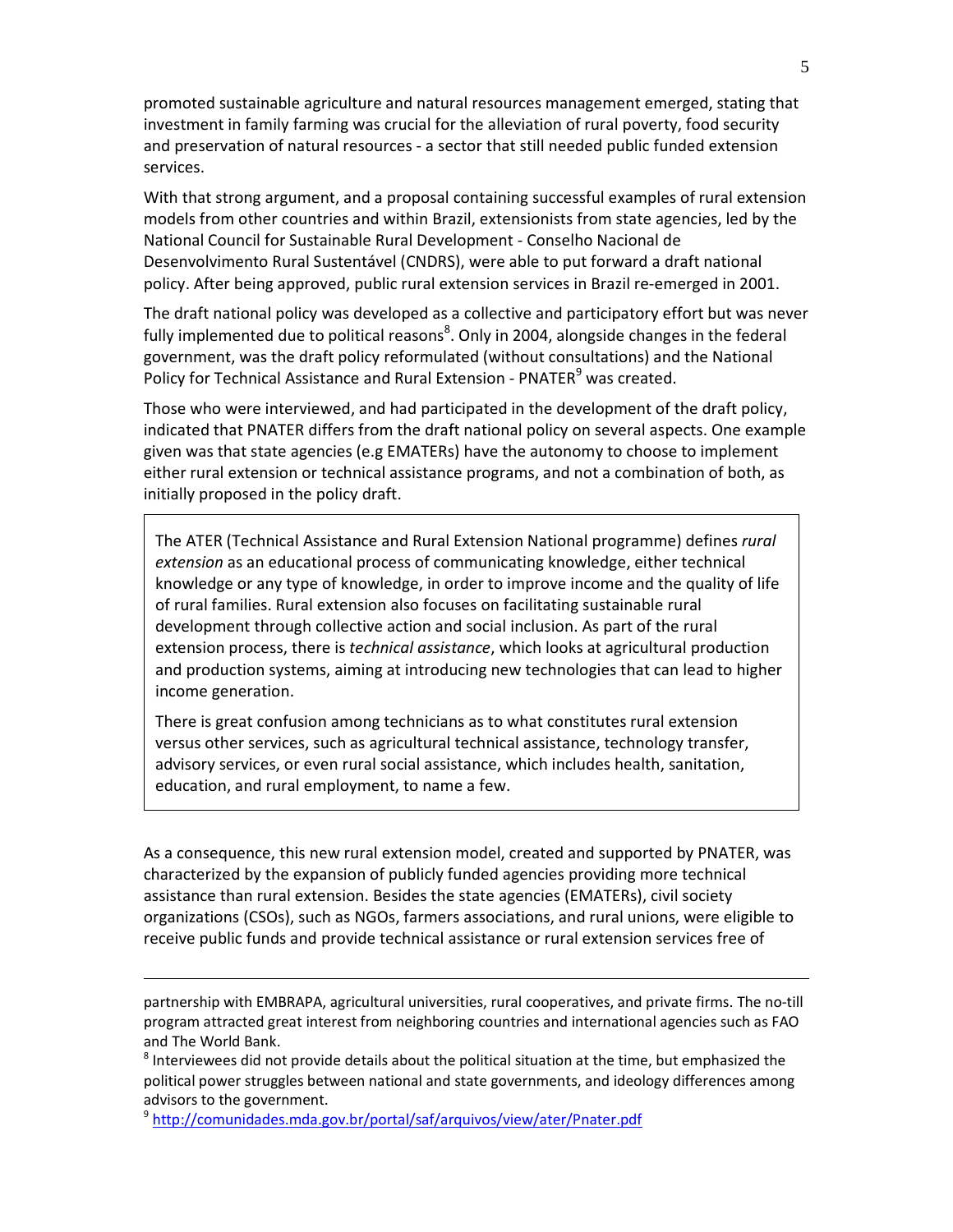charge for farmers of any category<sup>10</sup>, not just family farming or poor rural households, as indicated in the policy. Interviewees pointed out that many of these CSOs have been providing these services for several years, with their own resources or with money from private and foreign donors.

With the inclusion of these new actors, traditional rural extension agencies had to shift their modus operandi to strengthen the educational aspect of rural extension (previously characterized by strong technical assistance). Institutions had to adjust and new capabilities had to be acquired.

The old modus operandi was characterized by uncoordinated interventions by several organizations at different stages of the process. Different agencies acted at different moments to address particular problems within a community. Today, the rural extension model is, in theory, based on an interdisciplinary approach with different agencies and actors working simultaneously to improve the livelihood of rural communities. But, for those working as extensionists for decades, the model is challenged by the unpreparedness of professionals and institutions to work in collaboration with other institutions and professionals. These challenges were related to agreeing on the methodologies to be used, clarity on the roles of each institution (e.g. EMBRAPA, EMATERs, NGOs and universities), accountability, leadership, and the use and distribution of resources.

Developing new methodologies that are appropriate for the political and social conditions of Brazil is still a problem, as it is in most developing countries.

#### **Who is delivering rural extension, and to whom?**

Traditionally, extension services in Brazil have been provided by public institutions directly, relying exclusively on government funds. However, over the years rural extension services were also offered by private firms, NGOs, and rural organizations (rural labour union or farmers organizations), at the federal, state and municipal levels.

The farming structure in Brazil is divided into rural settlements (as a result of land reform or inhabitants of riverbanks), which could be farmers or not; smallholder farms (usually family farming producing for subsistence or local market); middle size farms (usually producing for national market); and large size farms (usually producing for export markets).

The table below, extracted from the Brazilian census of  $2006<sup>11</sup>$ , illustrates the area of rural establishments in Brazil, in hectares, and the percentage of producers per area.

 $\overline{a}$ 

 $10$  For those organizations to be able to receive funds, they must be registered with the Ministry of Agrarian Development (MDA), and need to meet certain criteria related to their previous experiences, deliverables, methodologies used, etc. Universities are not eligible for ATER projects. Universities are eligible only for specific fund allocations. 11

www.ibge.gov.br/home/estatistica/economia/agropecuaria/censoagro/brasil\_2006/defaulttab\_brasi l.shtm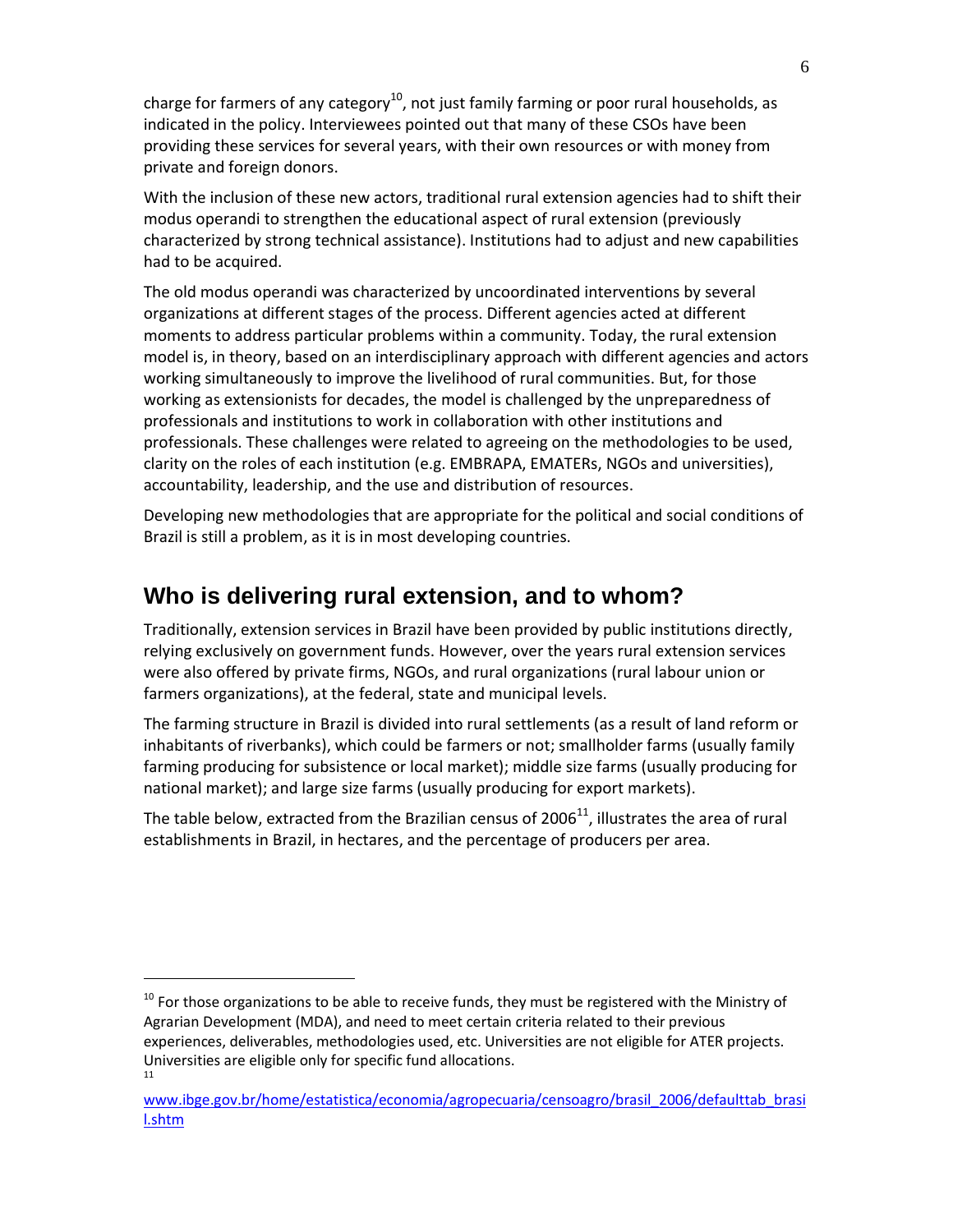|                                     | Rural establishments | % of Rural             | Number of     | % of producers |
|-------------------------------------|----------------------|------------------------|---------------|----------------|
| <b>Size of Rural Establishments</b> | area (ha)            | <b>IEstablishments</b> | producers     | per size area  |
| Less than 10ha                      | 7,798,607            | 2.36%                  | 10,275,678    | 3.07%          |
| from 10ha to less than 100ha        | 62,893,091           | 19.06%                 | 64,864,668    | 19.37%         |
| Ifrom 100ha to less than 1000ha     | 112,696,478          | 34.16%                 | 113, 121, 384 | 33.78%         |
| 1000ha and more                     | 146,553,218          | 44.42%                 | 146,600,129   | 43.78%         |
| <b>Total Rural Area</b>             | 329,941,394          |                        | 334,861,858   |                |

The majority of small rural establishments are concentrated in the northeast part of Brazil, which also concentrates the highest family agriculture practices. According to Ramos dos Santos (2010)<sup>12</sup>, the average size of rural establishments dedicated to family agriculture in the northeast is about 17ha, while the national average is 26ha. The author also indicates that these small rural establishments are largely responsible for the production of staple food consumed in Brazil, such as beans (70%), cassava (84%), pork meat (58%), milk (54%), maize (49%), and poultry and eggs (40%).

In terms of land use, the majority of Brazilian agricultural land is dedicated to pastures (49%), followed by bushes and forests (29%) and crop production (22%).

Today there are 27 state agencies, such as EMATER or CATI, which usually provide extension services to smallholder and middle size farms, which, depending on the state, could be from 10ha to 500ha.

Private firms and independent professionals provide services, typically technical assistance, which are paid by farmers or included in the purchase of agricultural inputs. Generally private companies provide services to middle to large size farms, over 500ha.

Normally NGOs provide extension services free of charge as they are financed by public resources through public contracts or by donors and international aid. NGOs tend to target rural settlements and smallholder farms.

Rural organizations or self-help groups provide extension services either by charging a membership fee, or free of charge using public resources raised from contracts with the government. In most cases, rural organizations provide services to rural settlements, smallholder farms and middle-size farms.

While the majority of agricultural universities have an extension department, they provide little rural extension per se. Universities provide technical and advisory services to middle to large size farms.

The national agricultural research institute, EMBRAPA, occasionally provides technical and specific advisory services, mainly to large size farms.

Interviewees indicated that extension services provided in Brazil can be demand driven or supply driven, depending on the state analyzed. According to Chipeta (2006)<sup>13</sup>, demand is *defined as what people ask for, need and value so much that they are willing to invest their own resources, such as time and money, in order to receive the services.*

 $\ddot{\phantom{a}}$ 

<sup>12</sup> Ramos dos Santos, S. (2010) *Agricultural Familiar no Brasil*, Administração e Negócios. http://www.webartigos.com/artigos/agricultura-familiar-no-brasil/31006/

<sup>&</sup>lt;sup>13</sup> Chipeta, S. (2006) *Demand Driven Agricultural Advisory Services*, Neuchâtel Group. http://www.gfras.org/fileadmin/UserFiles/Documents/Frames-and-guidelines/New-paradigms/Demand-Driven-Agricultural-Advisory-Services.pdf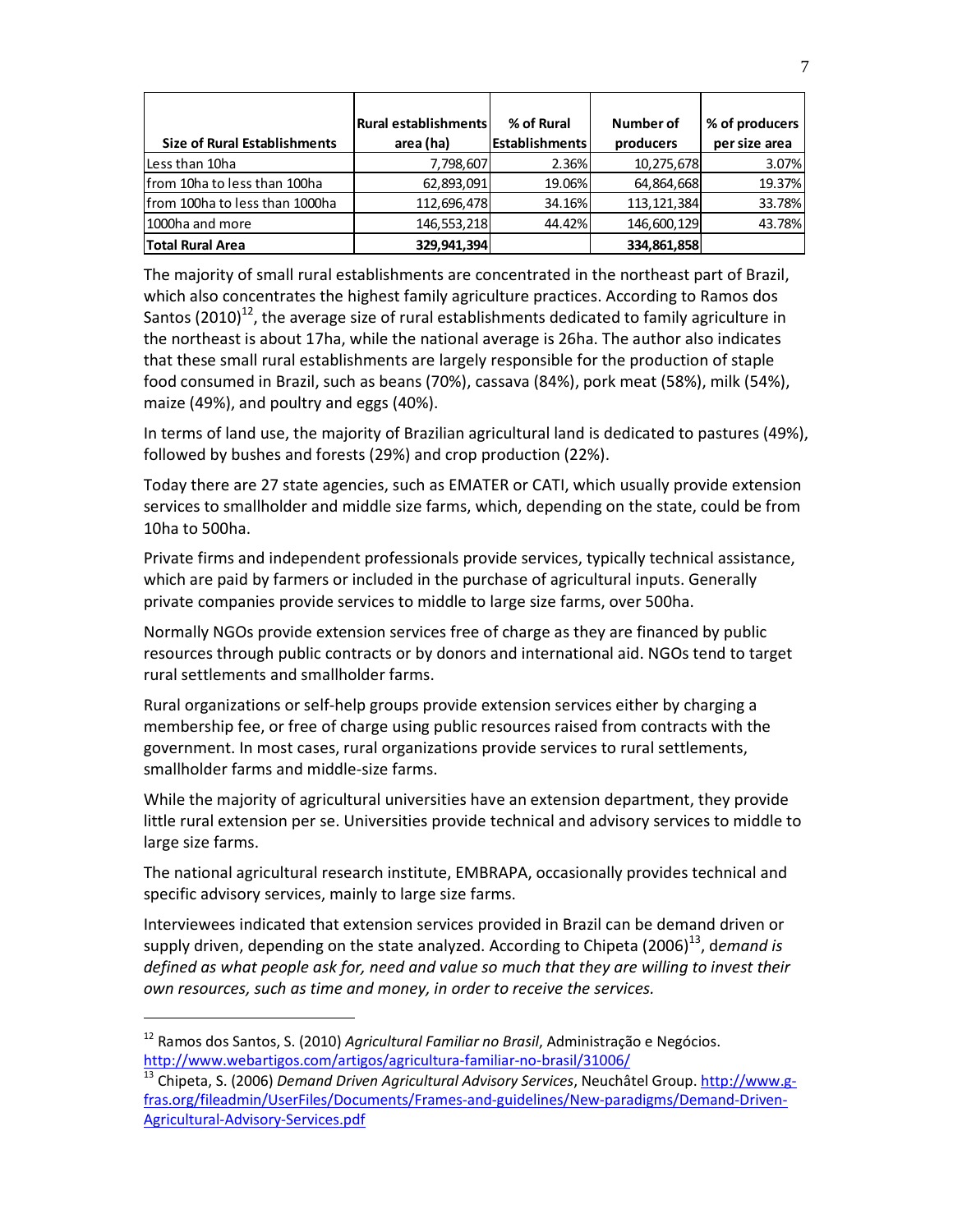São Paulo State is characterized by strong demand driven initiatives. Other states, such as Rio Grande do Sul, Pernambuco, Minas Gerais, and Amazonia, have more elements of supply driven initiatives such as agro-ecology and environmental education issues, working with rural women and youth, cooperativism, and rural sanitation. Most of these supply driven initiatives are motivated by grant calls from the federal government.

#### **Coordination of rural extension**

The top public institutions responsible for allocating funds, and supervising public institutions in charge of rural extension and technical assistance, are the Ministry of Agrarian Development (MDA) (created in 2000) and the Ministry of Agriculture, Livestock and Supply (MAPA). In theory, rural extension and land reform are MDA's responsibility while MAPA is in charge of rural technical assistance. This division of responsibilities created great confusion because of the strong links between rural extension and technical assistance, which, although two different activities, are linked and should not be separated.

Adding to the confusion, the Government recently created a commission for dealing with technical assistance and rural extension (ATER), hosted by the Ministry of Agriculture (MAPA). Any agricultural producer can benefit from ATER programs without making distinctions of types and sizes of farms (small, middle or large size farms), production system (family agriculture or not), or production type (staple or export). This commission is composed of several ministries. The Ministry of Agrarian Development (MDA) also has a secretariat dealing with technical assistance and rural extension, but specifically for family agriculture, the Secretary of Family Agriculture (SAF), http://portal.mda.gov.br/portal/saf/. According to interviewees, there is significant overlapping and lack of coordination among the programs financed by the federal budget, and many are skeptical as to who benefits from such programs and who the programs should target.

Through a literature review, it was found that Brazil has dozens of institutions and organizations funded by public resources, which are, in theory, responsible for rural extension. In addition, it has national agencies responsible for coordinating the services provided along with national policies to guide the work being done by local agencies. Examples of organizations are listed below:

Public organizations:

- AGRAER (Agência de Desenvolvimento Agrário e Extensão Rural Agency of Agrarian Development and Rural Extension) http://www.agraer.ms.gov.br/
- Agência Nacional de Extensão Rural (newly created National Agency for Rural Extension)
- EMATER (Empresa de Assistência Técnica e Extensão Rural Technical Assistance and Rural Extension Cooperation). A total of 26 EMATERs, one per each State.
- CATI (Coordenadoria de Assistência Técnica Integral –Technical Assistance Coordination) in Sao Paulo State only http://www.cati.sp.gov.br/new/index.php
- ASBRAER (Association Brasileira das Entidades Estaduais de Assistencia Tecnica e Extensao Rural – Brazilian Association of State Entities for Technical Assistance and Rural Extension) http://www.asbraer.org.br/
- EMBRAPA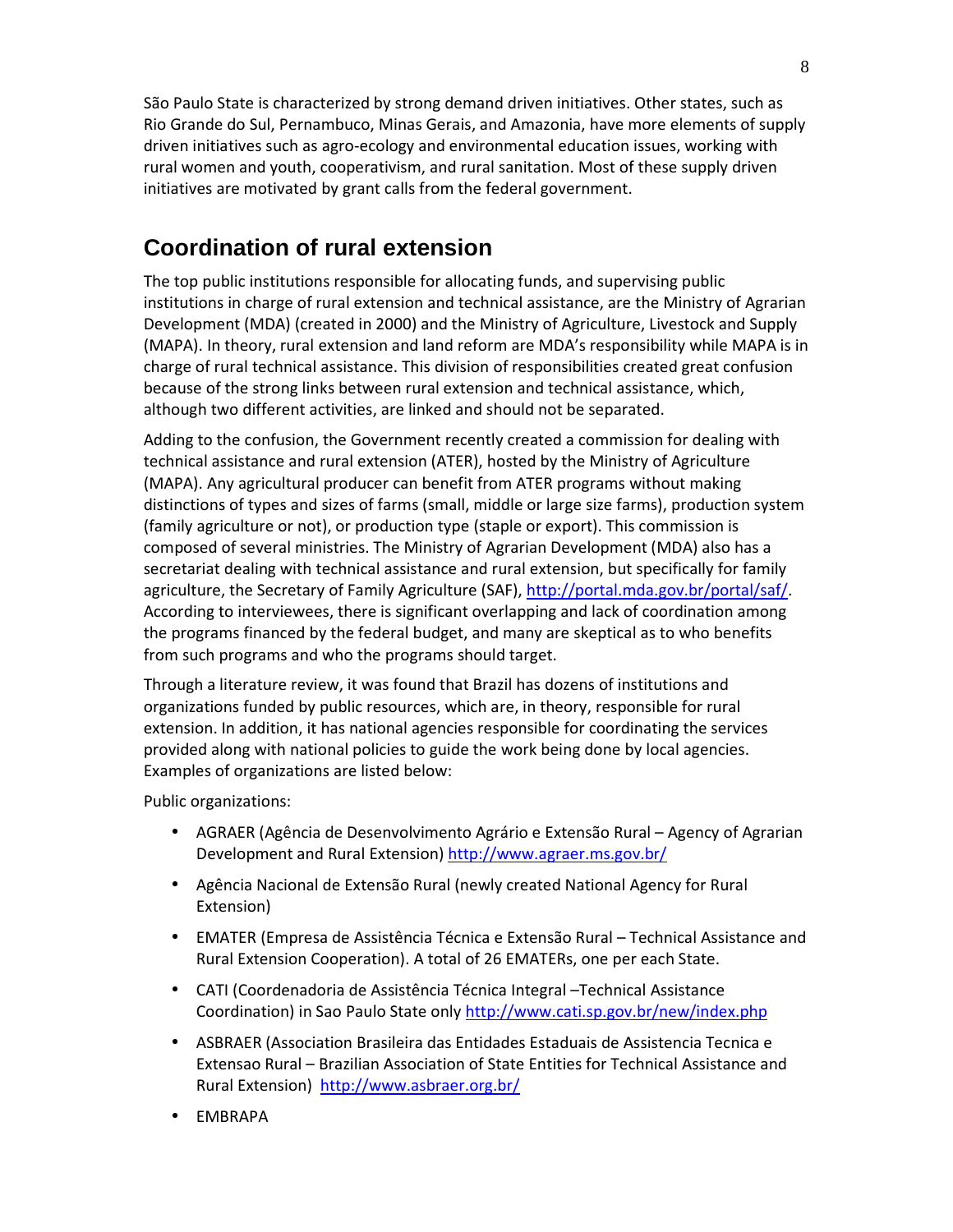• Public universities (e.g. ESALQ, Vicosa, Santa Maria, UNESP, Lavras)

Private or semi-private organizations:

- COATER (Cooperativa de Assessoria Técnica e Extensão Rural Cooperative for Technical Assistance and Rural Extension) http://www.coater.com.br/novo
- Rural union (dozens in each state)
- Foundations (ABC foundation)

 $\ddot{\phantom{a}}$ 

• Self-help groups, including no-till farmers' associations

The ASBRAER, the association representing all the state agencies (EMATERs and CATI), played a major role in keeping public rural extension alive during budget reductions. The ASBRAER depends on the support of a newly created political lobby group (Frente Parlamentar de Assistência Técnica e Extensão Rural – Parliamentary Front for Technical Assistance and Rural Extension), which assists ASBRAER in talking to members of Parliament on rural extension issues.

When asked about the alignment of regional and national policies, the State of Sao Paulo is characterized as being the most independent on its decision making, causing some conflict with national agencies. CATI, Sao Paulo State's extension agency, had a 5-year agreement with the Ministry of Agrarian Development (MDA) to work in collaboration. However, the current State Governor belongs to the opposition party and the agreement with MDA was not renewed. Consequently, extensionists from CATI do not officially participate in events organized by the Federal Government.

Other states characterized by strong family agriculture (e.g. Minas Gerais) have signed agreements with the Federal Government, independently of the political party, as a way of securing federal resources.

State extension agencies (EMATERs or CATI) are maintained (structure and salaries) by funds from the state budget, which represent a small percentage of the overall budget. For projects and activities, the financial resources come from the federal budget and other organizations (e.g. World Bank, Inter-American Development Bank).

In 2010, the government announced an increase in the budget for technical assistance and rural extension (ATER) from \$20 million to \$300 million. The funds were distributed among the institutions listed above. The government objective was to strengthen institutions and professionals in order to increase food production14.

Some interviewees showed high dissatisfaction on how funds are currently being distributed by state and federal resources, saying that the distribution is influenced by politics and not regional needs or performance. Extensionists' salaries are low and it is common for employees to have additional sources of income, which are sometimes acquired during official working hours.

There is poor coordination and opportunities for knowledge sharing at national and state levels; in some regions, however, extensionists collaborate and share experiences informally when needed. Most collaborations are at the individual level and not institutional. Occasionally EMBRAPA and universities promote events, which are an opportunity for

 $14$  Official speech from the Ministry of Agrarian Development, Mr. Guiherme Cassel, on 11 January 2010. http://www.mda.gov.br/portal/noticias/item?item\_id=3595618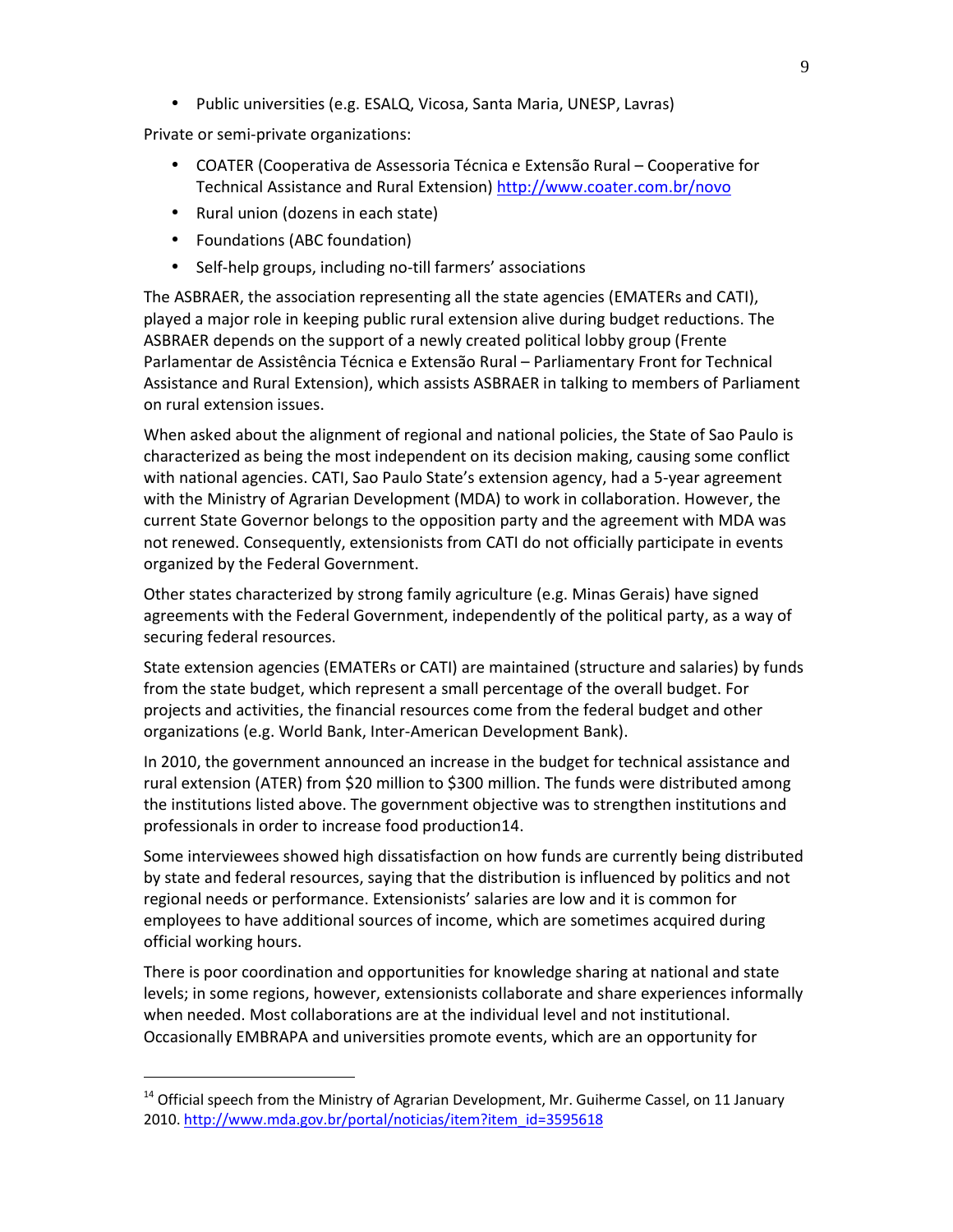networking and sharing information, however such initiatives are not particularly intended to support extensionists but the agricultural sector as a whole.

# **Future trends**

From the interviews carried out with coordinators of rural extension and technical assistance services in Brazil, it was noted that very few initiatives took place, or are planned, to discuss future trends in agriculture, and how education and research should be formulated to address these trends. Some discussions with middle to large farmers take place occasionally, promoted mainly by state agencies, to talk about future markets and future needs. Issues such as land use or farming patterns of the future, however, are not systematically discussed.

Some state agencies (EMATERs) and NGOs are beginning to discuss future trends with farmers such as the use of land (the land size needed for food production over the next 20 years) and who will take over the farm (including land inheritance and technical capacity of youth).

### **Government programs**

As part of a government program, "Brazil without misery", the Ministry of Agrarian Development (MDA) has recently allocated \$74 million for a two-year program to support technical assistance and rural extension for family farming. It is expected that 90 thousand poor families will benefit from this program.

Skeptics of the program see the initiative as a form of patronage that will not truly help farmers in the long term as farmers' needs go beyond rural extension and access to information and include employment, better roads, schooling, access to health and sanitation, and access to markets.

Although current national policies nominally focus on family agriculture, interviewees perceive them as biased towards agribusiness and commercial farms.

According to the Brazilian census of 2006<sup>15</sup>, family agriculture corresponds to 84,4% of all agricultural establishments in Brazil, using only 24,3% of its agricultural area, and producing 30% of all agricultural products. This seems to be the reality in many countries, where a large number of smallholder farmers are responsible for a small share of production. Interviewees perceived that government programs and policies do not provide enough support to the most vulnerable groups of farmers, especially for those who are located in disadvantaged areas, are not land owners, or have less technical instruction.

In this context, there are international debates on the effectiveness of national programs in supporting smallholder farmers to continue or increase production since many smallholder farmers do not have scale of production to make higher profits, or their main activity may not be agriculture after all. In Brazil, 28,5% of farmers have economic activities outside the farm, and 50% of those activities are not in agricultural production.

 $\overline{a}$ 15

http://www.ibge.gov.br/home/presidencia/noticias/noticia\_visualiza.php?id\_noticia=2242&id\_pagin  $a=1$